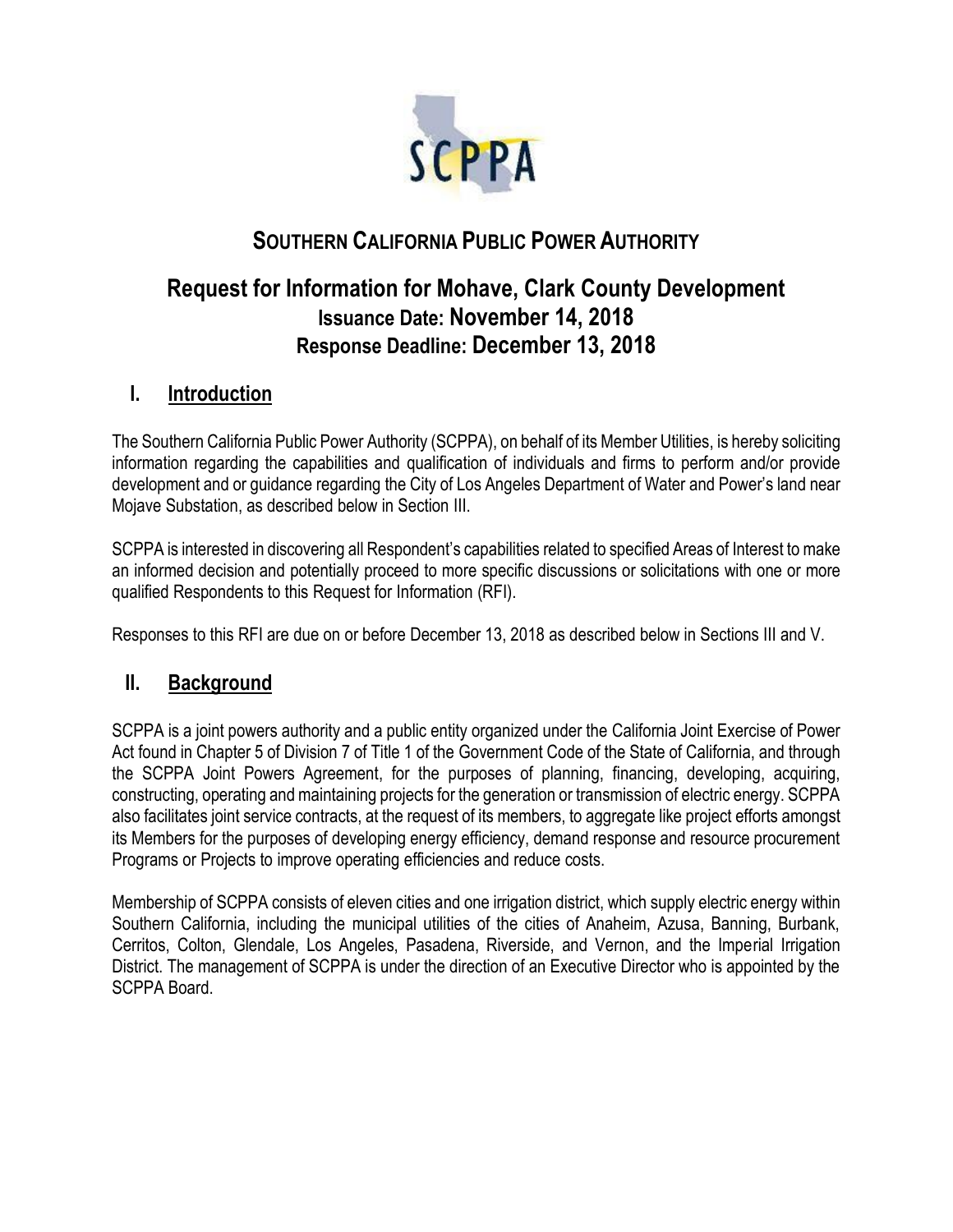### **III. Areas of Interest**

SCPPA, on behalf of the Los Angeles Department of Water and Power (LADWP), has expressed interest in obtaining information from potential developers on the development of LADWP's lands to meet the needs of the municipality as follows: SCPPA requests respondents to submit a response to this RFI indicating proposed purpose and guidance for the available land. LADWP will be the sole off-taker of this development.

Approximately 680 acres (the Property) in the Mohave area in Clark County, Nevada is available for development. The property is located adjacent to Mohave Substation jointly owned by Southern California Edison, LADWP, the Salt River Project (SRP), and Nevada Energy (NVE). Previously the land housed Mohave coal generating station decommissioned in 2011.

The property is currently zoned as Industrial M-2 by Clark County. The project will interconnect to Mohave Substation. Recent development in the neighboring area consists of multifamily dwellings. The site has a 1000' development offset from the adjacent properties imposed by Clark County.

SCPPA is seeking to maximize value of the land through renewable generation, energy storage, a combination of solutions, or any other related application to further LADWP's Renewables Portfolio Standard (RPS) goals. LADWP is mainly interested in ideas relative to the development potential of the Property. Depending on the RFI results, SCPPA, on behalf of LADWP, may issue a more formal Request for Proposals (RFP) in the future.

SCPPA is seeking information on development opportunities outlined below:

#### **Project Development Opportunities**

- Primary interest
	- o Solar PV + Battery Energy Storage System (BESS)
		- Maximum solar feasible MW
		- Project to include BESS sized at 50% of solar nameplate & 4 hr. duration
		- Example: 50 MW Solar with 25 MW 4-hour BESS
- Secondary interest
	- o Standalone Battery Energy Storage System
		- Optimum utilization of existing land/transmission
- Other development opportunities

#### **Requested Information**

- Development type (Solar, wind, energy storage, hybrid, etc.)
- Specifications (Capacity, storage density, etc.)
- Application (Energy arbitrage, frequency regulation, firmed and shaped product, etc.)
- Technology Feasibility
- Project economics of specified project
	- o Capital & O&M Costs
	- $\circ$  PPA option and cost in \$/MWh, no escalation, and term length in years
	- o Revenue opportunities
	- o Payback period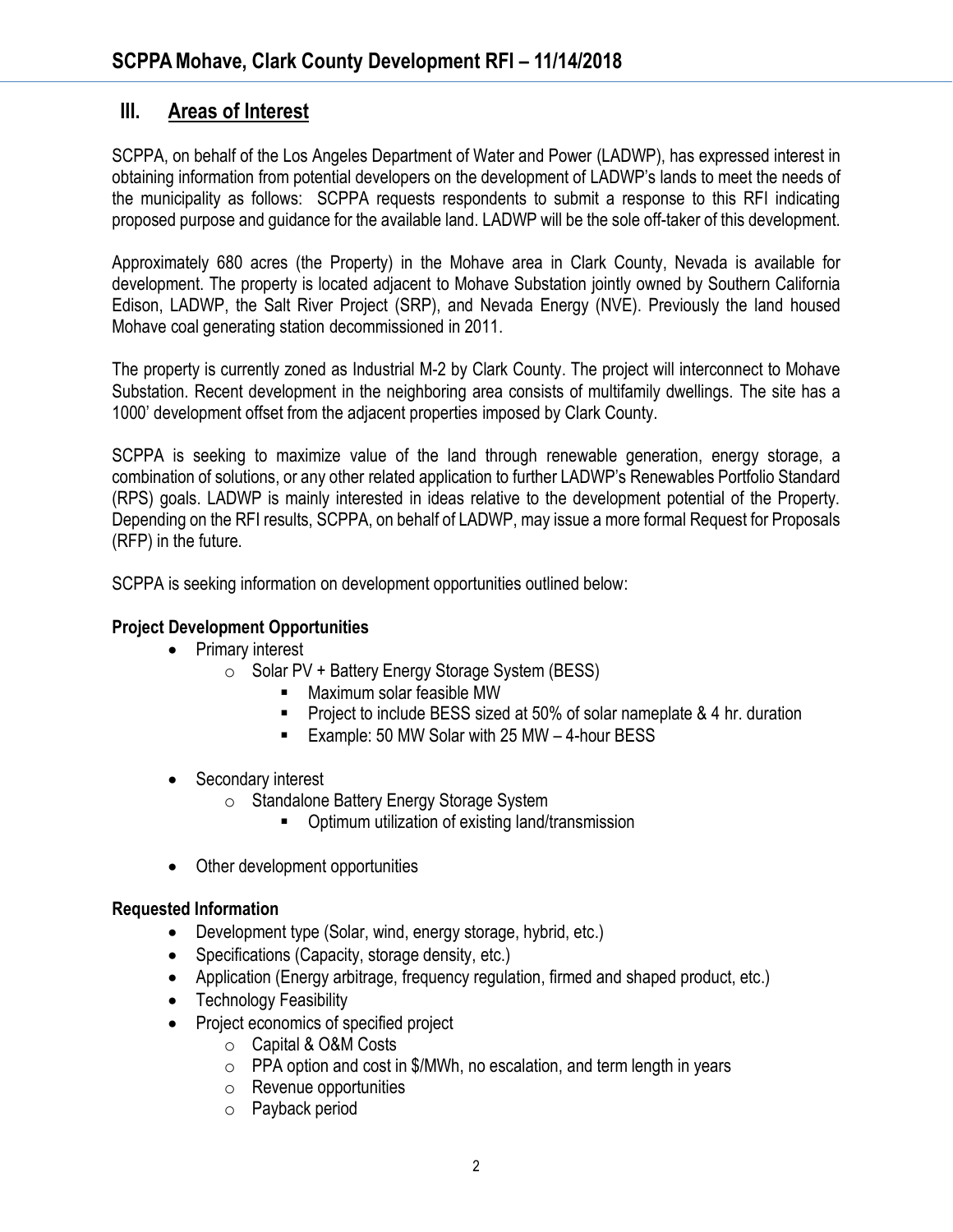Information to be provided with this RFI for development analysis is as follows:

- 1. **Maps and Zoning (refer to attachments #1-5)**
	- Developable footprint
	- Parcel map
	- Site disposition
	- Planning map and ordinances

#### 2. **Site History (refer to attachments #2-8)**

- Mohave background
- Environmental covenants
- 3. **Mohave Substation and Transmission (refer to attachment #9)**
	- Interconnection voltage: 500 kV
	- Maximum entitled capacity: 716 MW

#### **Considerations for Project Development of Lands**

- Transmission Interconnection Agreement: None in place for proposed development
- Coordination with neighboring residential developments
- Transmission application and routing to Mohave Substation will be the responsibility of the developer.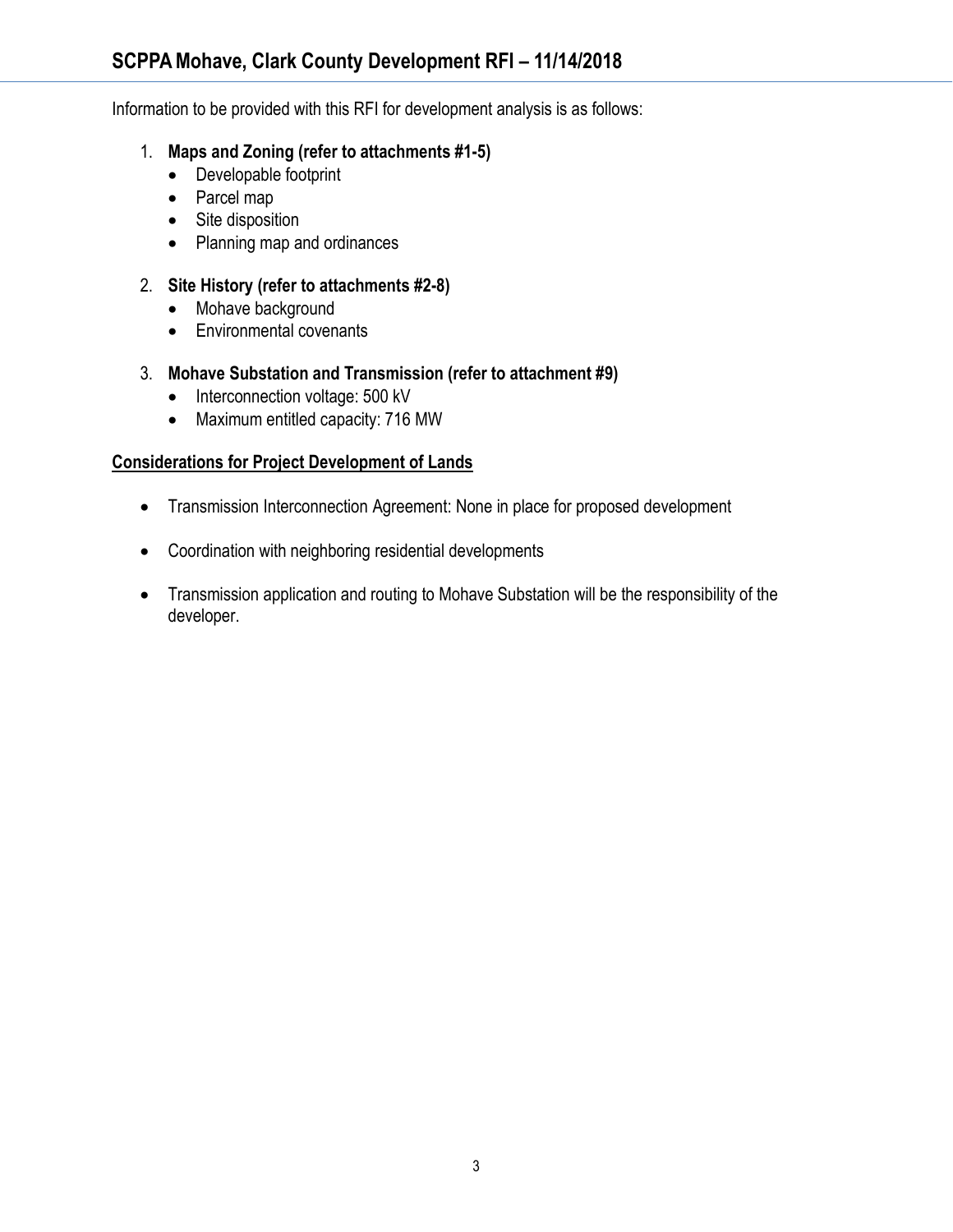### **Timeline / Schedule\***

| <b>SCPPA RFI for Mohave, Clark County Development Selection Process</b> |                       |
|-------------------------------------------------------------------------|-----------------------|
| <b>Schedule of Requirements</b>                                         | <b>Target Date(s)</b> |
| <b>Issue RFI</b>                                                        | November 14, 2018     |
| <b>RFI Questions Cutoff Date</b>                                        | December 4, 2018      |
| RFI Responses Due                                                       | December 13, 2018     |

\*Timeline/Schedule is subject to change.

### **IV. Information Submission Required Elements**

#### **1. Transmittal Letter Content:**

- **a)** A brief statement of the Respondent's understanding of the services and products being requested and considered, as well as any physical or legal limitations or constraints that may exist in allowing the Respondent to provide such service and/or products.
- **b)** Legal name of Individual or Firm (Respondent) with physical street address, telephone and FAX numbers with the name(s), respective position(s)/title(s) and e-mail address(es) of all individuals authorized to represent the Respondent.

#### **2. Information Statement to describe your firm's:**

- **a)** experience in development within Areas of Interest as referenced above and as may be applicable to this RFI;
- **b)** organizational structure, management Information, and other service or product related Information, including number of years firm or individual has been in the related business;
- **c)** list or table of key employees including a description of their Information, experience and duties related to the services and/or products referenced within this RFI;
- **d)** a list of office locations where work will be performed, if different than the physical address referenced above;
- **e)** reliance on or use of subcontractors to perform development referenced within this RFI; and
- **f)** describe whether the Respondent has, within the last five years, rendered any service to SCPPA or to any of SCPPA's Members, either as a contractor or subcontractor, either under the name presented in the Transmittal letter or any other name or organization. If so, please provide details (status as prime or subcontractor, brief description of the contract, contract start and end dates, the contract administrator name, and total actual contract expenditures).
- **g)** If the Respondent has not rendered any service within the last five years to SCPPA or to any of SCPPA's Members, then please provide as many as five (5) references of similar or related work performed within the past 3 years with the requested details described above including the counterparty for which services were provided.
- **h)** Respondent shall indicate any and all pending litigation that could affect the viability of Respondent's submittal, continuance of existing contracts, operation or financial stability.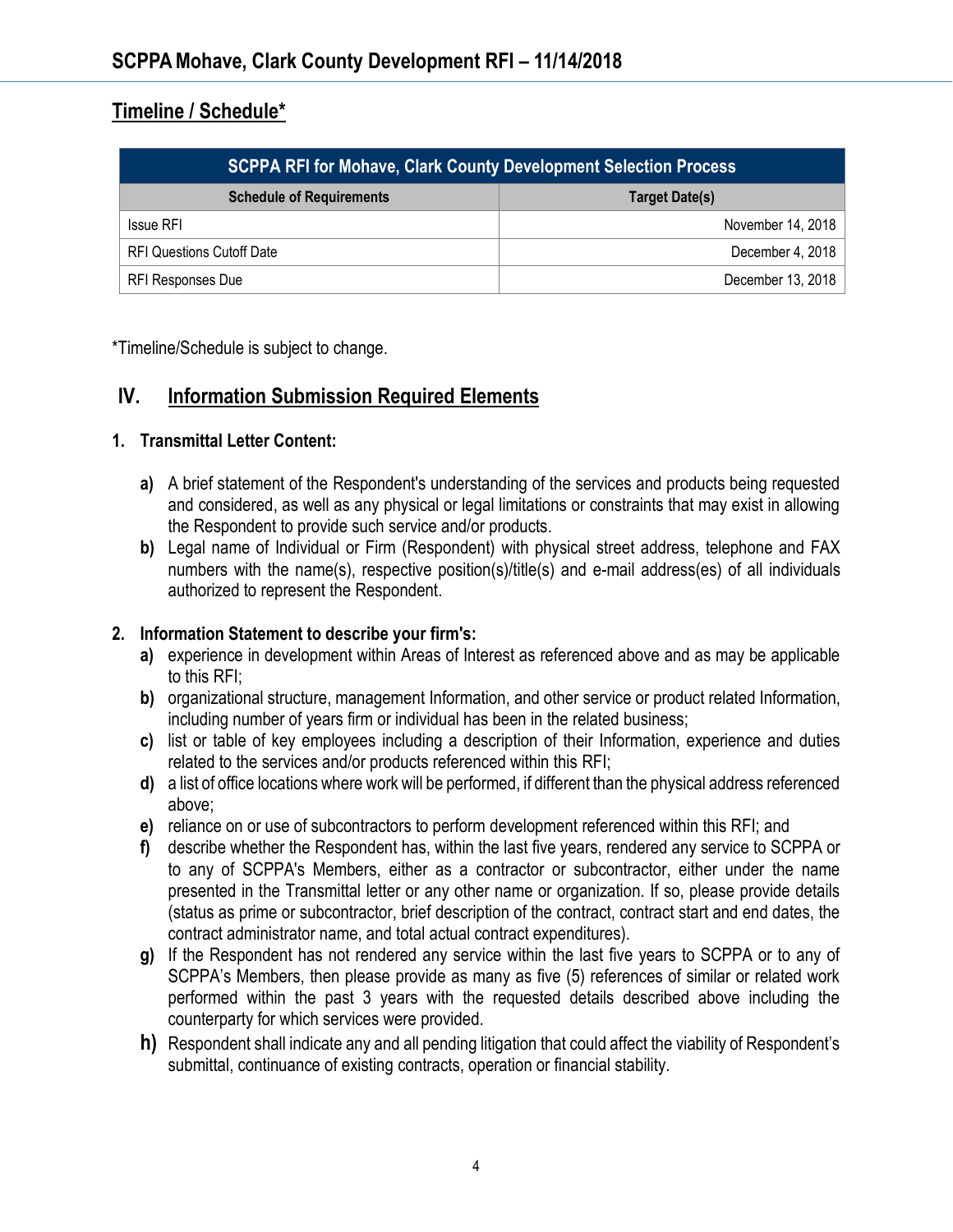### **V. Information Submission Delivery Requirements**

One (1) electronic copy of your submittal should be delivered no later than 4:00 pm PST on December 13, 2018 to: e-mailed to MohaveRFI@scppa.org.

One (1) USB Flash Drive and/or one (1) hard copy of your submittal can or may also be delivered to the address below no later than the time and date referenced above, but a hard-copy submittal is not required.

> Southern California Public Power Authority RFI for Mohave, Clark County Development Attention: Randolph Krager 1160 Nicole Court Glendora, California 91740

For general questions, please contact the SCPPA Offices at (626) 793-9364.

Clarification questions regarding this RFI may be addressed to MohaveRFI@scppa.org, no later than the questions cutoff deadline.

No contact should be made with the Board of Directors, any committee or working group representatives, or SCPPA Participating Members concerning this RFI.

All information received by SCPPA in response to this RFI is subject to the California Public Records Act and may be subject to the California Brown Act and all submissions may be subject to review in the event of an audit.

## **VI. Submittal Terms and Conditions**

- **1.** SCPPA reserves the right to cancel this RFI at any time, reject any and all submittals and to waive irregularities.
- **2.** SCPPA shall determine at its sole discretion the value of any and/or all submittals.
- **3.** Submittals may be sub-divided or combined with other submittals, at SCPPA's sole discretion.
- **4.** SCPPA shall perform an initial screening and evaluation to identify and eliminate any submittals that are not responsive to the request for Information, do not meet the minimum requirements set forth in the request for Information or are otherwise deemed, at SCPPA's sole discretion, unable to provide dependable and reliable services.
- **5.** SCPPA reserves the right to submit supplementary follow-up questions or inquiries to request clarification of information submitted and to request additional information from any one or more of the Respondents.
- **6.** SCPPA reserves the right, without qualification and in its sole discretion, to accept or reject any or all submittals for any reason without explanation to the Respondent, or to subsequently make an award to